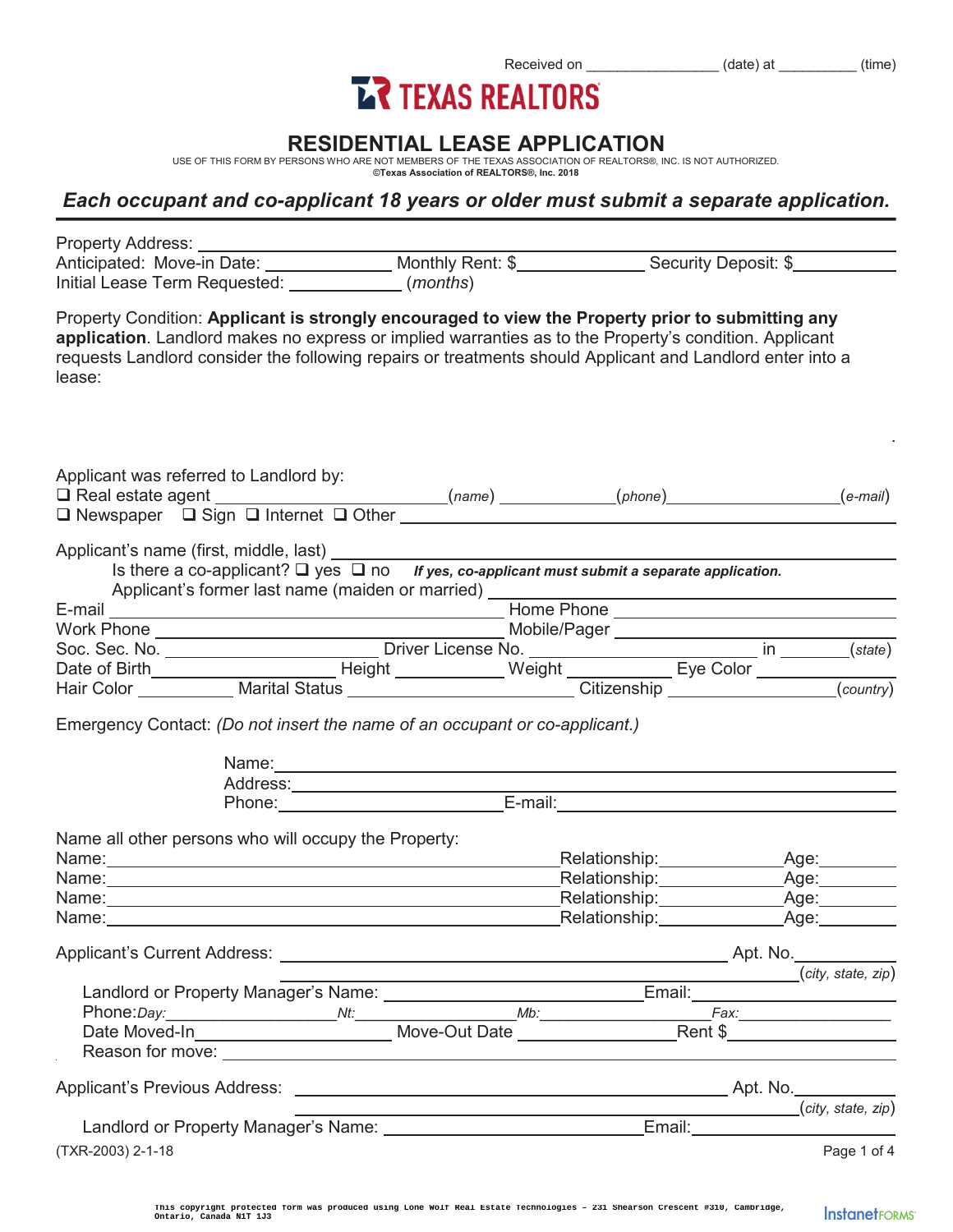|                                                                                                                       |                                                                                                                                                                             | Residential Lease Application concerning                                                                     |             |  |  |                                     |                                                                                                                      |        |                             |
|-----------------------------------------------------------------------------------------------------------------------|-----------------------------------------------------------------------------------------------------------------------------------------------------------------------------|--------------------------------------------------------------------------------------------------------------|-------------|--|--|-------------------------------------|----------------------------------------------------------------------------------------------------------------------|--------|-----------------------------|
|                                                                                                                       |                                                                                                                                                                             |                                                                                                              |             |  |  |                                     |                                                                                                                      |        |                             |
|                                                                                                                       |                                                                                                                                                                             |                                                                                                              |             |  |  |                                     |                                                                                                                      |        |                             |
|                                                                                                                       |                                                                                                                                                                             |                                                                                                              |             |  |  |                                     |                                                                                                                      |        |                             |
|                                                                                                                       |                                                                                                                                                                             |                                                                                                              |             |  |  |                                     |                                                                                                                      |        |                             |
|                                                                                                                       |                                                                                                                                                                             |                                                                                                              |             |  |  |                                     |                                                                                                                      |        |                             |
| Address: <u>(street, city, state, zip)</u><br>Supervisor's Name: <u>Call Allen Community of The Community of Text</u> |                                                                                                                                                                             |                                                                                                              |             |  |  |                                     |                                                                                                                      |        |                             |
| E-mail: Position: Cross Monthly Income: \$Prosition: Position: Position:                                              |                                                                                                                                                                             |                                                                                                              |             |  |  |                                     |                                                                                                                      |        |                             |
|                                                                                                                       |                                                                                                                                                                             |                                                                                                              |             |  |  |                                     |                                                                                                                      |        |                             |
|                                                                                                                       |                                                                                                                                                                             | Note: If Applicant is self-employed, Landlord may require one or more previous year's tax return attested    |             |  |  |                                     |                                                                                                                      |        |                             |
|                                                                                                                       |                                                                                                                                                                             | by a CPA, attorney, or other tax professional.                                                               |             |  |  |                                     |                                                                                                                      |        |                             |
|                                                                                                                       |                                                                                                                                                                             |                                                                                                              |             |  |  |                                     |                                                                                                                      |        |                             |
|                                                                                                                       |                                                                                                                                                                             |                                                                                                              |             |  |  |                                     |                                                                                                                      |        |                             |
|                                                                                                                       |                                                                                                                                                                             |                                                                                                              |             |  |  |                                     |                                                                                                                      |        |                             |
|                                                                                                                       |                                                                                                                                                                             |                                                                                                              |             |  |  |                                     |                                                                                                                      |        |                             |
|                                                                                                                       |                                                                                                                                                                             |                                                                                                              |             |  |  |                                     |                                                                                                                      |        |                             |
|                                                                                                                       |                                                                                                                                                                             |                                                                                                              |             |  |  |                                     |                                                                                                                      |        |                             |
|                                                                                                                       |                                                                                                                                                                             | Describe other income Applicant wants considered:                                                            |             |  |  |                                     |                                                                                                                      |        |                             |
|                                                                                                                       |                                                                                                                                                                             |                                                                                                              |             |  |  |                                     |                                                                                                                      |        |                             |
|                                                                                                                       |                                                                                                                                                                             |                                                                                                              |             |  |  |                                     |                                                                                                                      |        |                             |
|                                                                                                                       |                                                                                                                                                                             | List all vehicles to be parked on the Property:                                                              |             |  |  |                                     |                                                                                                                      |        |                             |
|                                                                                                                       | <b>Type</b>                                                                                                                                                                 | <b>Example 2</b> Year                                                                                        | <b>Make</b> |  |  |                                     | Model License Plate No./State                                                                                        |        | Mo.Pymnt.                   |
|                                                                                                                       |                                                                                                                                                                             |                                                                                                              |             |  |  |                                     |                                                                                                                      |        |                             |
|                                                                                                                       |                                                                                                                                                                             |                                                                                                              |             |  |  |                                     | <u> 1989 - Johann Stein, marwolaethau a bhann an t-Amhair ann an t-Amhair an t-Amhair an t-Amhair an t-Amhair an</u> |        |                             |
|                                                                                                                       |                                                                                                                                                                             |                                                                                                              |             |  |  |                                     |                                                                                                                      |        |                             |
|                                                                                                                       |                                                                                                                                                                             | Will any pets (dogs, cats, birds, reptiles, fish, and other pets) be kept on the Property? $\Box$ yes $\Box$ |             |  |  |                                     |                                                                                                                      |        | no                          |
|                                                                                                                       |                                                                                                                                                                             | If yes, list all pets to be kept on the Property:                                                            |             |  |  |                                     |                                                                                                                      |        |                             |
|                                                                                                                       |                                                                                                                                                                             |                                                                                                              |             |  |  |                                     |                                                                                                                      | Rabies |                             |
|                                                                                                                       |                                                                                                                                                                             | Type & Breed Name Color Weight Age in Yrs. Gender Neutered? Declawed? Shots Current? Bite History?           |             |  |  |                                     |                                                                                                                      |        |                             |
|                                                                                                                       |                                                                                                                                                                             |                                                                                                              |             |  |  |                                     | NOYO NOYO NOYO NO MARE DA LA MARADIA NA MARA DI SANGA A MARA DI SANGGA A MARA DA LA MARA DA LA MARA DA LA MARA       |        | OYON OYON OYON OYON<br>QYQN |
|                                                                                                                       |                                                                                                                                                                             |                                                                                                              |             |  |  | $\Box$ $\Upsilon$ $\Box$ $\Upsilon$ | OYON OYON                                                                                                            |        | $\Box Y \Box N$             |
|                                                                                                                       |                                                                                                                                                                             |                                                                                                              |             |  |  |                                     | OYON OYON OYON                                                                                                       |        | $\Box$ math> Y \Box N       |
|                                                                                                                       | <u>No</u>                                                                                                                                                                   |                                                                                                              |             |  |  |                                     |                                                                                                                      |        |                             |
| <u>Yes</u><br>$\Box$                                                                                                  | $\Box$                                                                                                                                                                      | Will any waterbeds or water-filled furniture be on the Property?                                             |             |  |  |                                     |                                                                                                                      |        |                             |
| $\Box$                                                                                                                | $\Box$                                                                                                                                                                      | Does anyone who will occupy the Property smoke?                                                              |             |  |  |                                     |                                                                                                                      |        |                             |
| $\Box$                                                                                                                | $\Box$                                                                                                                                                                      | Will Applicant maintain renter's insurance?                                                                  |             |  |  |                                     |                                                                                                                      |        |                             |
| $\Box$                                                                                                                | $\Box$                                                                                                                                                                      |                                                                                                              |             |  |  |                                     |                                                                                                                      |        |                             |
| $\Box$                                                                                                                | Is Applicant or Applicant's spouse, even if separated, in military?<br>$\Box$<br>If yes, is the military person serving under orders limiting the military person's stay to |                                                                                                              |             |  |  |                                     |                                                                                                                      |        |                             |
|                                                                                                                       |                                                                                                                                                                             | one year or less?                                                                                            |             |  |  |                                     |                                                                                                                      |        |                             |
|                                                                                                                       |                                                                                                                                                                             | Has Applicant ever:                                                                                          |             |  |  |                                     |                                                                                                                      |        |                             |
| $\Box$                                                                                                                | $\Box$                                                                                                                                                                      | been evicted?                                                                                                |             |  |  |                                     |                                                                                                                      |        |                             |
| $\Box$                                                                                                                | $\Box$                                                                                                                                                                      | been asked to move out by a landlord?                                                                        |             |  |  |                                     |                                                                                                                      |        |                             |
| $\Box$                                                                                                                | $\Box$                                                                                                                                                                      | breached a lease or rental agreement?                                                                        |             |  |  |                                     |                                                                                                                      |        |                             |
| $\Box$                                                                                                                | $\Box$                                                                                                                                                                      | filed for bankruptcy?                                                                                        |             |  |  |                                     |                                                                                                                      |        |                             |
| $\Box$                                                                                                                | $\Box$                                                                                                                                                                      | lost property in a foreclosure?                                                                              |             |  |  |                                     |                                                                                                                      |        |                             |
| $\Box$                                                                                                                | $\Box$                                                                                                                                                                      | had any credit problems, including any outstanding debt (e.g., student loans or medical                      |             |  |  |                                     |                                                                                                                      |        |                             |
|                                                                                                                       |                                                                                                                                                                             | bills), slow-pays or delinquencies?                                                                          |             |  |  |                                     |                                                                                                                      |        |                             |
| been convicted of a crime? If yes, provide the location, year, and type of conviction<br>❏<br>❏                       |                                                                                                                                                                             |                                                                                                              |             |  |  |                                     |                                                                                                                      |        |                             |
|                                                                                                                       |                                                                                                                                                                             | below.                                                                                                       |             |  |  |                                     |                                                                                                                      |        |                             |
|                                                                                                                       |                                                                                                                                                                             |                                                                                                              |             |  |  |                                     |                                                                                                                      |        |                             |

(TXR-2003) 2-1-18 Page 2 of 4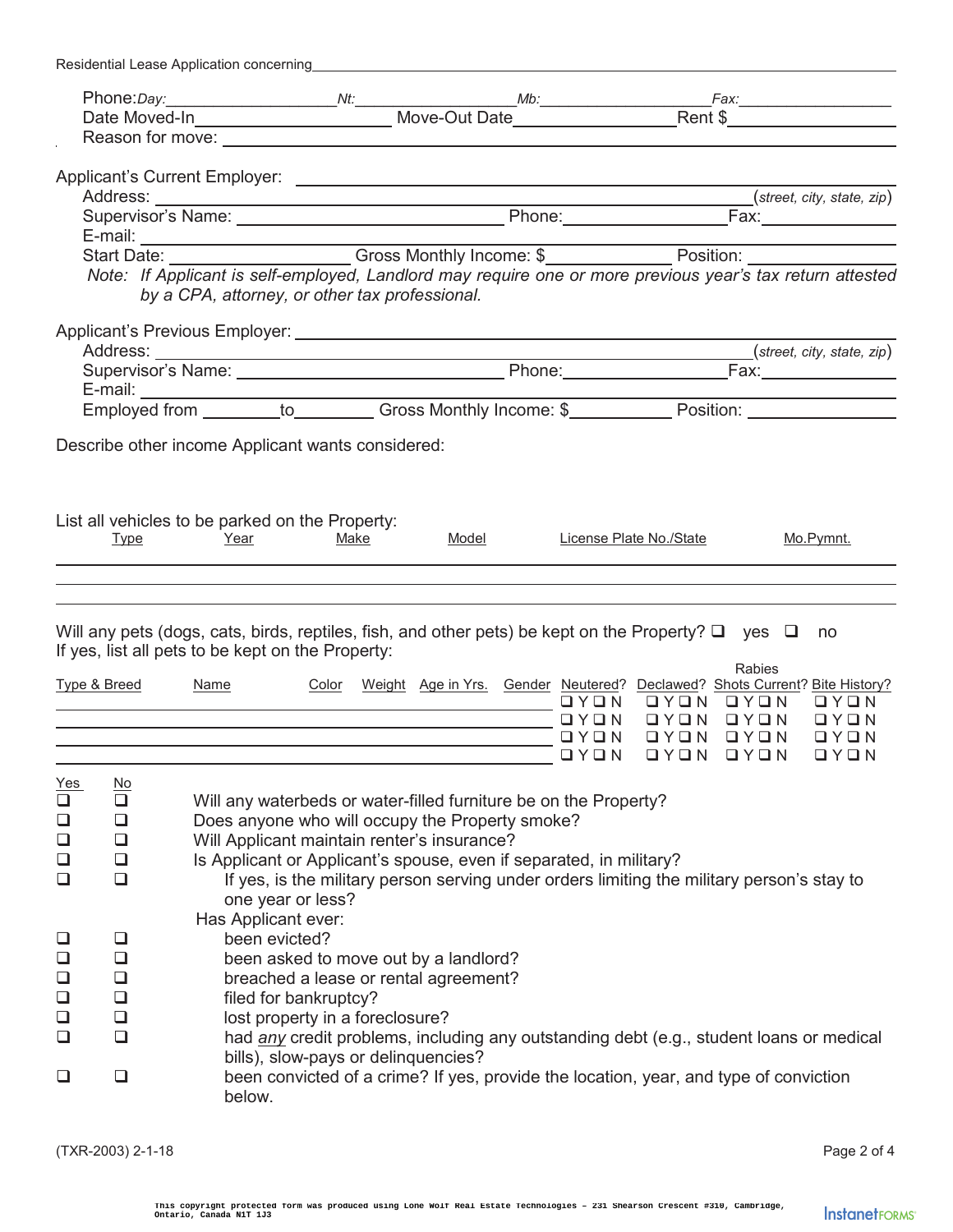- Is any occupant a registered sex offender? If yes, provide the location, year, and type of conviction below.
- Is there additional information Applicant wants considered?

Additional comments:

**Authorization:** Applicant authorizes Landlord and Landlord's agent, at any time before, during, or after any tenancy, to:

. A construction of the construction of the construction of the construction of the construction of the construction

- (1) obtain a copy of Applicant's credit report;
- (2) obtain a criminal background check related to Applicant and any occupant; and
- (3) verify any rental or employment history or verify any other information related to this application with persons knowledgeable of such information.

**Notice of Landlord's Right to Continue to Show the Property:** Unless Landlord and Applicant enter into a separate written agreement otherwise, the Property remains on the market until a lease is signed by all parties and Landlord may continue to show the Property to other prospective tenants and accept another offer.

**Privacy Policy:** Landlord's agent or property manager maintains a privacy policy that is available upon request.

**Fees:** Applicant submits a non-refundable fee of \$\_55.00 to \_\_\_\_\_\_\_\_\_\_\_\_\_\_\_\_\_\_\_\_ (entity or individual) for processing and reviewing this application. Applicant  $\Box$  submits  $\Box$  will not submit an application deposit of  $\sin \theta$  to be applied to the security deposit upon execution of a lease or returned to Applicant if a lease is not executed. **Canada Submits an on-ferndable fee of § 55.000 to Phamman and reviewing this application. Applicant D. Submits D. 10.00 to be applied to the security deposit upon example 18. Representation: the security deposit upon exam** 

#### **Acknowledgement & Representation**:

- (1) Signing this application indicates that Applicant has had the opportunity to review Landlord's tenant selection criteria, which is available upon request. The tenant selection criteria may include factors such as criminal history, credit history, current income and rental history.
- (2) Applicant understands that providing inaccurate or incomplete information is grounds for rejection of this application and forfeiture of any application fee and may be grounds to declare Applicant in breach of any lease the Applicant may sign.
- (3) Applicant represents that the statements in this application are true and complete.

 $\overline{a}$ Applicant's Signature Date Applicant's Signature Date Date Date Date Date

*For Landlord's Use:* 

*On , (name/initials) notified* 

*Applicant*  $\Box$  *by*  $\Box$  phone  $\Box$  mail  $\Box$  fax  $\Box$  in person *p* Applicant  $\Box$  *n*  $\Box$  *in person* 

*that Applicant was*  $\Box$  *approved*  $\Box$  *not approved. Reason for disapproval:*